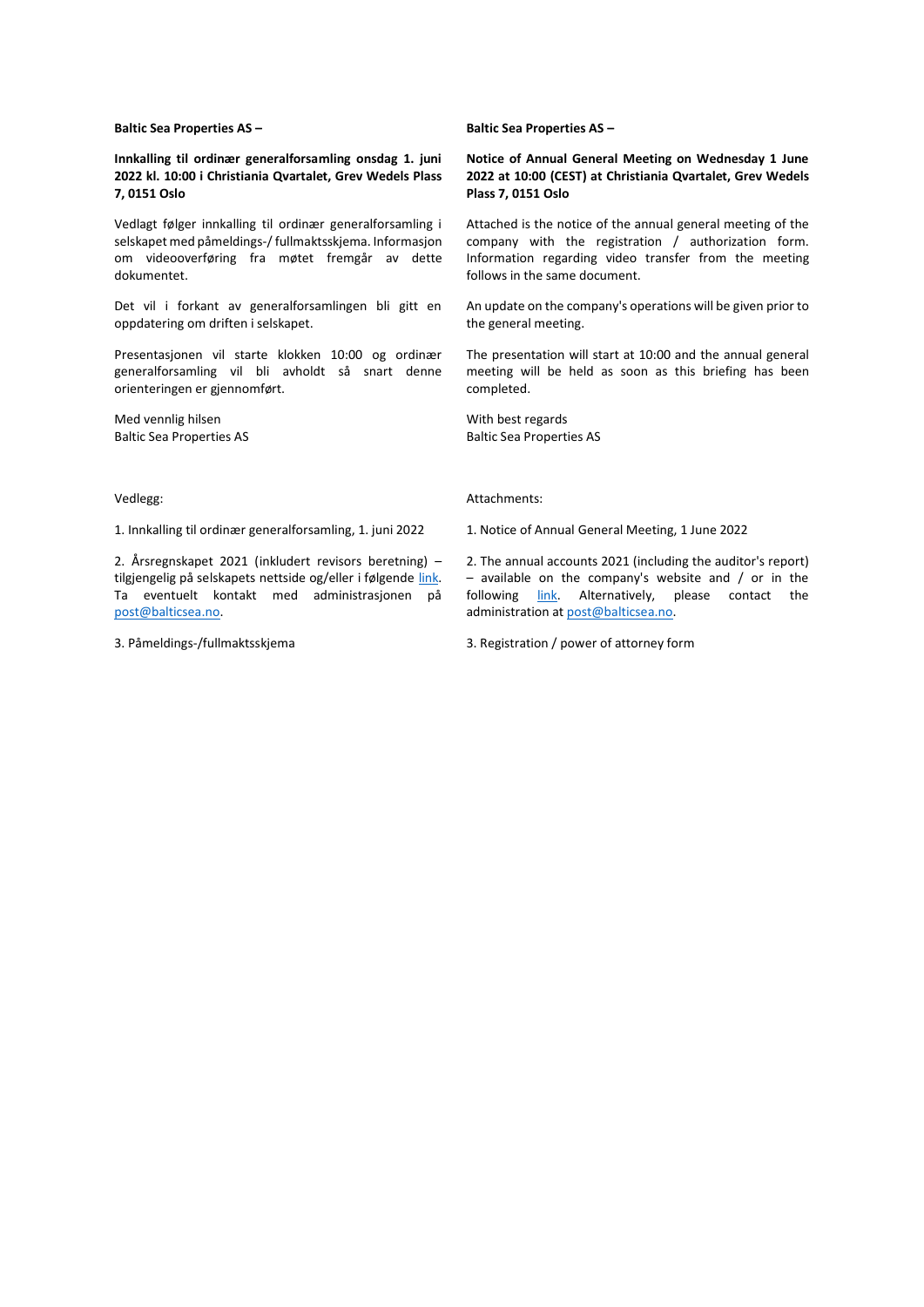# **Vedlegg 1 Appendix 1**

### *OFFICE TRANSLATION*

To the shareholders of Baltic Sea Properties AS

### **NOTICE OF ANNUAL GENERAL MEETING**

The Board hereby convenes the annual general meeting of Baltic Sea Properties AS,

Wednesday, June 1, 2022, 10:00 (CEST), at Christiania Qvartalet, Grev Wedels plass 7, 0151 Oslo.

Registration starts at 09:30 (CEST). The general meeting will be opened by the chairman of the board, James Clarke.

**Møtet har følgende agenda: The meeting has the following agenda:** 

- **1. Opening of the meeting and registration of shareholders present**
- **2. Election of a chairman of the meeting and a person to co-sign the minutes together with the chairman of the meeting**
- 
- **4. Approval of the annual accounts and the directors report for the financial year 2021, as well as the profit for the year**

The board proposes the following resolutions:

Styrets forslag til årsregnskap og årsberetning for 2021, samt The board's proposal for annual accounts and the directors report for 2021, as well as the auditor's report, are approved.

| Result for the year:          | NOK 10,215,867 |
|-------------------------------|----------------|
| Dividend distributed in 2021: | NOK 9.981.311  |
| Transferred other equity:     | NOK 234.556    |

Det vedtas videre at selskapets styre mottar fullmakt til å It is further resolved that the company's board receives utbetale opptil NOK 1,75 per aksje som utbytte ved authorization to pay up to NOK 1.75 per share as a dividend upon payment from a share premium fund. The authorization is valid until the next ordinary general meeting.

### **5. Fastsettelse av styrets honorar for 2021/2022 5. Approval of remuneration to the board for 2021/2022**

The board proposes the following resolutions:

The board's remuneration for 2021/2022 is set at NOK 300,000 for the chairman of the board and NOK 200,000 to other board members, unchanged from last year.

# **committee for 2021/2022**

The board proposes the following resolutions:

20,000 for the chairman and NOK 15,000 for the other member.

# Til aksjonærene i Baltic Sea Properties AS

# **INNKALLING TIL ORDINÆR GENERALFORSAMLING**

Styret innkaller med dette til ordinær generalforsamling i Baltic Sea Properties AS,

onsdag den 1. juni 2022 kl. 10:00 på Christiania Qvartalet, Grev Wedels plass 7, 0151 Oslo.

Registreringen starter kl. 09:30. Generalforsamlingen åpnes av styrets leder, James Clarke.

- **1. Åpning av møte og registrering av fremmøtte aksjonærer**
- **2. Valg av møteleder og person til å medundertegne protokollen sammen med møteleder**
- **3. Godkjenning av innkalling og dagsorden 3. Approval of notice and agenda**
- **4. Godkjenning av årsregnskapet og årsberetning for regnskapsåret 2021, og disponering av årets resultat**

Styret foreslår følgende vedtak:

revisors beretning, godkjennes.

| Årets resultat:                | NOK 10 215 867 |
|--------------------------------|----------------|
| Tilleggsutbytte utdelt i 2021: | NOK 9 981 311  |
| Overført annen egenkapital:    | NOK 234 556    |

utbetaling fra overkursfond. Fullmakten gjelder frem til neste ordinære generalforsamling.

Styret foreslår følgende vedtak:

Styrets honorar for 2021/2022 fastsettes til NOK 300 000 til styrets leder og NOK 200 000 til øvrige styremedlemmer, uforandret fra forrige år.

### **6. Fastsettelse av valgkomiteens honorar for 2021/2022 6. Approval of remuneration to the nomination**

Styret foreslår følgende vedtak:

Valgkomiteens honorar for 2021/2022 fastsettes til NOK 20 The Nomination Committee's fee for 2021/2022 is set at NOK 000 til leder og NOK 15 000 til øvrig medlem.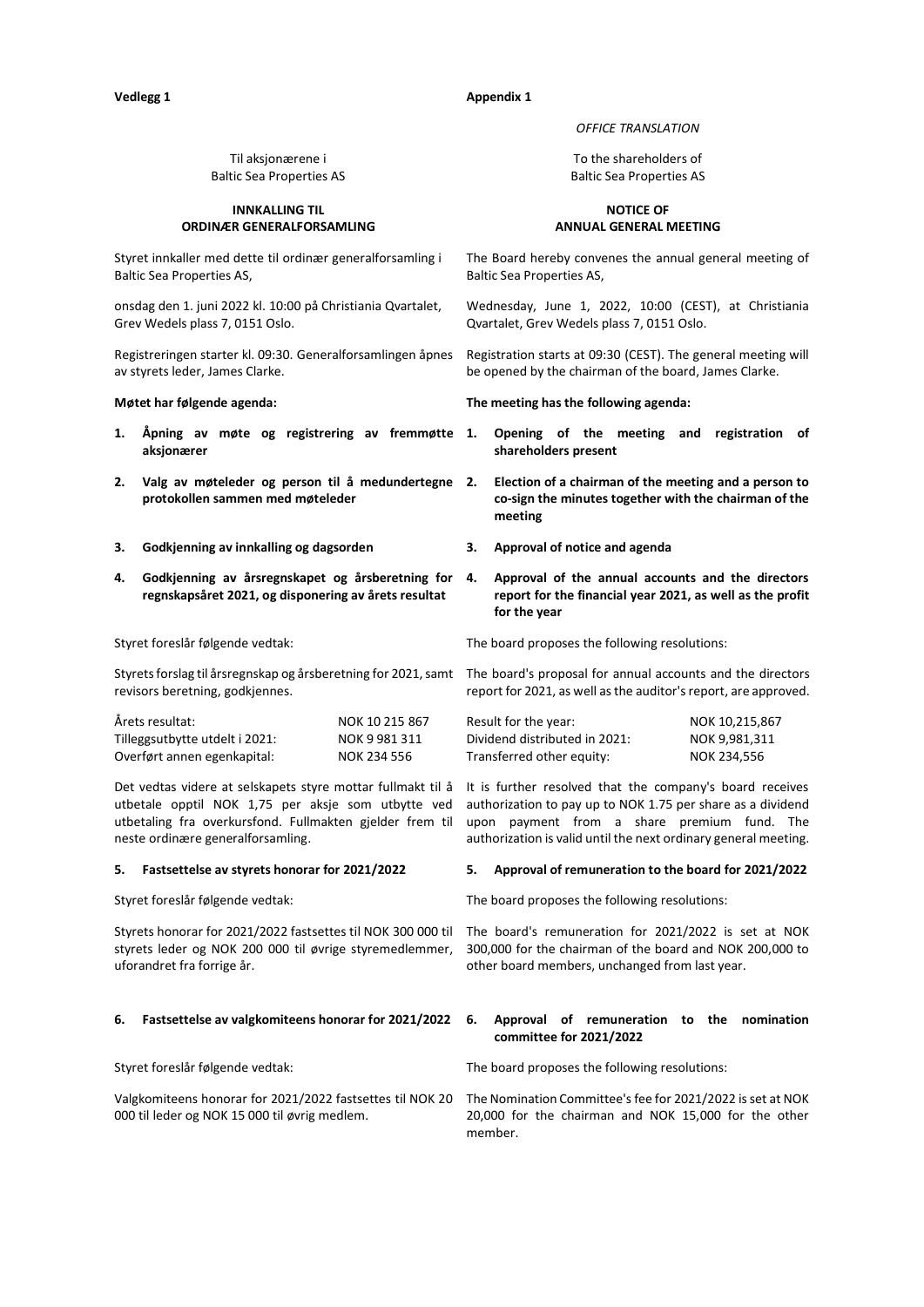Styret foreslår at revisors honorar dekkes etter regning. The board proposes that the auditor is remunerated per

Styret mener at det er hensiktsmessig at styret har en fullmakt til å kunne gjennomføre kapitalforhøyelse(r) i selskapet. En slik fullmakt vil gi styret fleksibilitet og mulighet til å handle raskt dersom det er behov for å styrke Selskapets egenkapital, eksempelvis for finansering av videre vekst og/eller i forbindelse med transaksjoner hvor provenyet kan betales i form av aksjer som oppgjør for nye eiendommer.

Styret foreslår derfor at det gis en fullmakt til å gjennomføre kapitalforhøyelse i Selskapet på inntil 10 % av aksjekapitalen. Videre foreslår styret at fullmakten begrenses til å kunne benyttes ved kapitalbehov til styrking av Selskapets egenkapital, finansiering av videre vekst, utstedelse aksjer som vederlag i forbindelse med oppkjøp av andre selskaper, virksomheter eller eiendeler eller for å finansiere slike oppkjøp.

På denne bakgrunn foreslår styret at generalforsamlingen fatter følgende vedtak:

- *1. I henhold til aksjeloven § 10-14 gis styret fullmakt til å forhøye Selskapets aksjekapital med inntil NOK 66 882,32.*
- *2. Aksjeeiernes fortrinnsrett til de nye aksjene etter aksjelovens § 10-4 kan fravikes.*
- *3. Fullmakten omfatter kapitalforhøyelse mot innskudd i andre eiendeler enn penger og rett til å pådra Selskapet særlige plikter mv.*
- *4. Fullmakten omfatter ikke kapitalforhøyelse ved fusjon.*
- *5. Styret gis fullmakt til å fastsette hensiktsmessig struktur og nærmere vilkår for kapitalforhøyelsen(e).*
- *6. Fullmakten gjelder til ordinær generalforsamling i 2023, senest til 30. juni 2023.*

Styret består av følgende medlemmer:

James Clarke (styreleder) Bjørn Bjøro (styremedlem) John Afseth (styremedlem) John David Mosvold (styremedlem)

Styret ble på ordinær generalforsamling i 2021 valgt for to år og er derfor ikke på valg i år.

### **7. Godkjennelse av revisors honorar for 2021 7. Approval of remuneration to the auditor for 2021**

invoice.

### **8. Styrefullmakt til kapitalforhøyelse 8. Board authorization to increase the share capital**

The board believes that it is appropriate for the board to have a power of attorney to be able to carry out a capital increase(s) in the company. Such a power of attorney will give the board flexibility and the opportunity to act quickly if there is a need to strengthen the Company's equity, for example to finance further growth and / or in connection with transactions where the proceeds can be paid in the form of shares for new properties.

The board therefore proposes that a power of attorney be granted to carry out a capital increase in the Company of up to 10% of the share capital. Furthermore, the Board proposes that the authorization be limited to being able to be used for capital needs to strengthen the Company's equity, finance further growth, issue shares as consideration in connection with acquisitions of other companies, companies or assets or to finance such acquisitions.

On this basis, the board proposes that the general meeting make the following resolutions:

- *1. Pursuant to section 10-14 of the Private Limited Liability Companies Act the board is granted an authorization to increase the Company's share capital with up to NOK 66,882.32.*
- *2. The shareholders' preferential right to the new shares pursuant to section 10-4 of the Private Limited Liability Companies Act may be deviated from.*
- *3. The authorization does include the right to share capital increase against contribution in kind and the right to incur specific obligations on behalf of the Company.*
- *4. The authorization does not include share capital increase in connection with mergers.*
- *5. The board is authorized to determine the most practical structure and further conditions for the share capital increase(s).*
- *6. The authorization is valid until the annual general meeting in 2023, no later than 30 June 2023.*

### **9. Styrevalg 9. Board election**

The board currently consists of the following board members:

James Clarke (chairperson) Bjørn Bjøro (board member) John Afseth (board member) John David Mosvold (board member)

The board members were elected for two years at the ordinary general meeting in 2021 and are thus not up for election this year.